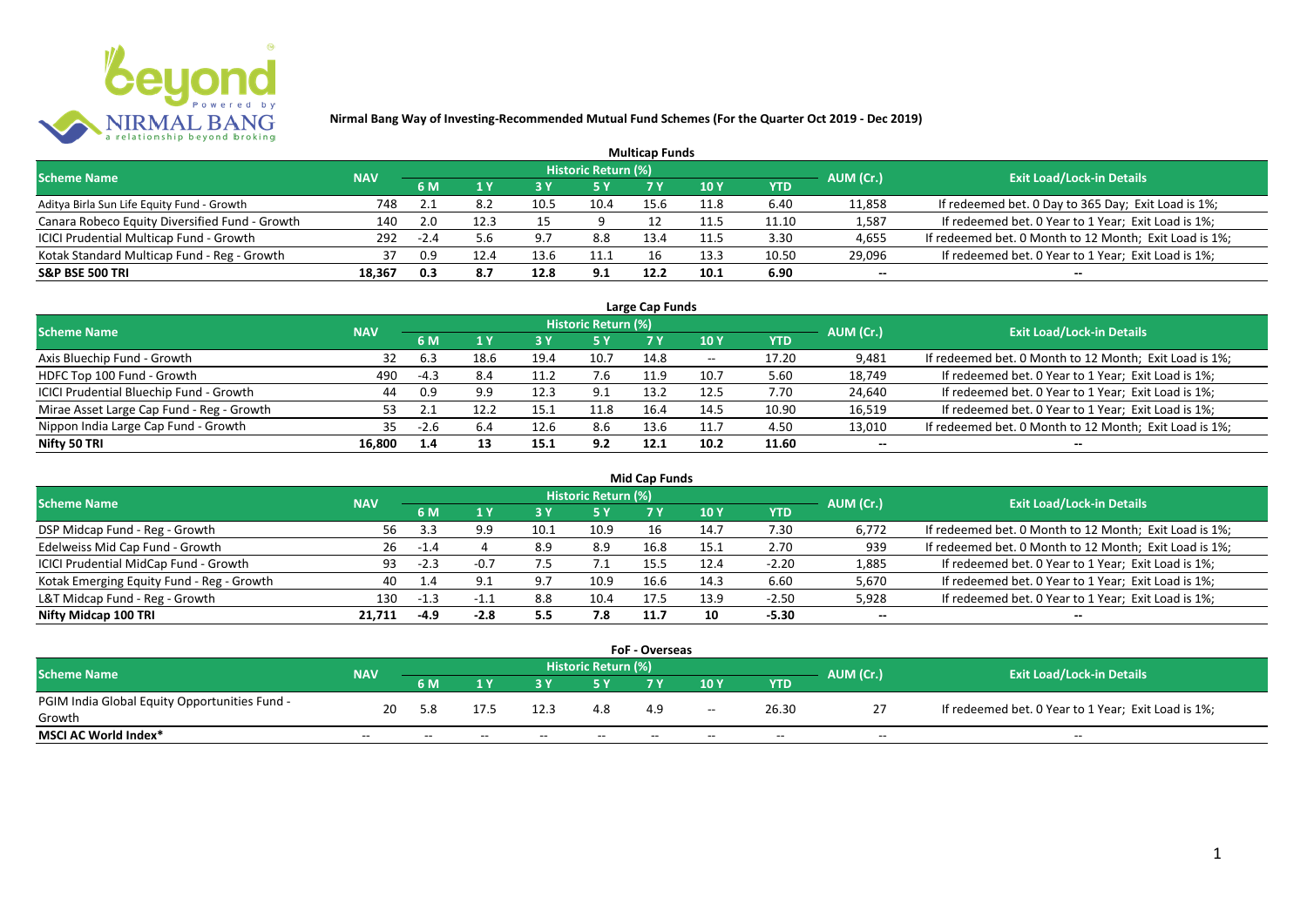

| <b>Scheme Name</b>                               | <b>NAV</b> |      |     |      | Historic Return (%) |      |      |      |           | <b>Exit Load/Lock-in Details</b>                    |
|--------------------------------------------------|------------|------|-----|------|---------------------|------|------|------|-----------|-----------------------------------------------------|
|                                                  |            |      |     |      | 5 Y                 |      |      | YTD  | AUM (Cr.) |                                                     |
| Canara Robeco Emerging Equities - Growth         | 95.        | 0.2  |     | 13.2 |                     | 19.6 | 18.3 | 7.10 | 5,258     | If redeemed bet. 0 Year to 1 Year; Exit Load is 1%; |
| Invesco India Growth Opportunities Fund - Growth | 36         | 4.0  |     |      | 10.7                | 14.8 | 12.3 | 9.30 | 2,108     | If redeemed bet. 0 Year to 1 Year; Exit Load is 1%; |
| Principal Emerging Bluechip Fund - Growth        | 106        | 0.9  | 5.8 |      | 11.2                | 18   | 14.5 | 4.60 | 2,120     | If redeemed bet. 0 Year to 1 Year; Exit Load is 1%; |
| NIFTY Large Midcap 250 TRI                       | /.277      | -0.4 |     | ᅩ    | 9.9                 | 13.5 | 11.2 | 4.00 | $- -$     | $-$                                                 |

| <b>Focused Funds</b>             |            |     |      |      |                            |      |            |       |           |                                                        |  |  |  |
|----------------------------------|------------|-----|------|------|----------------------------|------|------------|-------|-----------|--------------------------------------------------------|--|--|--|
| <b>Scheme Name</b>               | <b>NAV</b> |     |      |      | <b>Historic Return (%)</b> |      |            |       | AUM (Cr.) | <b>Exit Load/Lock-in Details</b>                       |  |  |  |
|                                  |            | 6 M |      |      | 5 Y                        |      | <b>10Y</b> | YTD   |           |                                                        |  |  |  |
| Axis Focused 25 Fund - Growth    | 30         | 6.0 | 15.1 | 18   | 12.8                       |      | $- -$      | 12.80 | 8.891     | If redeemed bet. 0 Month to 12 Month; Exit Load is 1%; |  |  |  |
| SBI Focused Equity Fund - Growth | 151        | 44  |      |      |                            | 144  | 16.9       | 14.00 | 6,526     | If redeemed bet. 0 Year to 1 Year; Exit Load is 1%;    |  |  |  |
| <b>S&amp;P BSE 500 TRI</b>       | 18.367     | 0.3 | 8. . | 12.8 | 9.1                        | 12.2 | 10.1       | 6.90  | $- -$     | $- -$                                                  |  |  |  |

|                                                |            |         |         |                     |           | <b>Small Cap Funds</b> |       |            |           |                                                     |
|------------------------------------------------|------------|---------|---------|---------------------|-----------|------------------------|-------|------------|-----------|-----------------------------------------------------|
| <b>Scheme Name</b>                             | <b>NAV</b> |         |         | Historic Return (%) |           |                        |       |            | AUM (Cr.) | <b>Exit Load/Lock-in Details</b>                    |
|                                                |            | 6 M     | 1 Y     | 73 Y                | <b>5Y</b> | 7 Y                    | 10Y   | <b>YTD</b> |           |                                                     |
| Franklin India Smaller Companies Fund - Growth | 48         | $-10.5$ | $-5.5$  | 2.5                 | 6.5       | 16.6                   | 14.5  | -7.70      | 6,953     | If redeemed bet. 0 Year to 1 Year; Exit Load is 1%; |
| HDFC Small Cap Fund - Growth                   | 38         | $-12.4$ | $-10.2$ | 8.6                 | 8.5       | 13.4                   | 11.3  | -11.70     | 9,034     | If redeemed bet. 0 Year to 1 Year; Exit Load is 1%; |
| L&T Emerging Businesses Fund - Reg - Growth    | 22         | -7.5    | $-8.4$  | 8.2                 | 10.5      | $- -$                  | $- -$ | $-10.50$   | 6,006     | If redeemed bet. 0 Year to 1 Year; Exit Load is 1%; |
| SBI Small Cap Fund - Growth                    | 53         |         | 6.4     | 13.5                | 14.2      | 22.5                   | 17.5  | 4.20       | 3,035     | If redeemed bet. 0 Year to 1 Year; Exit Load is 1%; |
| Nifty Smallcap 100 TRI                         | 6.883      | $-11.5$ | $-8.8$  | $-0.5$              | 2.8       | 7.3                    | 6.5   | $-12.10$   | $- -$     | $- -$                                               |

|                                               |            |        |      |                     |               |            | ELSS Schemes (Tax Saving u/s 80-C) |            |           |                                  |  |
|-----------------------------------------------|------------|--------|------|---------------------|---------------|------------|------------------------------------|------------|-----------|----------------------------------|--|
| <b>Scheme Name</b>                            | <b>NAV</b> |        |      | Historic Return (%) |               |            |                                    |            | AUM (Cr.) | <b>Exit Load/Lock-in Details</b> |  |
|                                               |            | 6 M    |      | $-3V$               | 5 Y           | <b>7 Y</b> | 10 Y                               | <b>YTD</b> |           |                                  |  |
| Aditya Birla Sun Life Tax Relief 96 - Growth  |            | 1.9    | 4.6  | 12.4                | 10.4          | 15.5       | 11.5                               | 3.30       | 9,998     | Nil                              |  |
| Axis Long Term Equity Fund - Growth           | 48         | 5.1    | 13.3 | 16                  | 11.4          | 18.2       | $- -$                              | 12.10      | 21,160    | Nil                              |  |
| IDFC Tax Advantage (ELSS) Fund - Reg - Growth | 54         | $-5.4$ |      | 11.2                |               | 13.7       | 12.3                               | 0.00       | 2,107     | Nil                              |  |
| Invesco India Tax Plan - Growth               | 53         | 2.4    | 9.3  | 12.7                | 10.1          | 15.4       | 13.6                               | 8.00       | 977       | -Nil                             |  |
| Mirae Asset Tax Saver Fund - Reg - Growth     | 19         | 3.4    | 13.2 | 17.2                | $\sim$ $\sim$ | $- -$      | $- -$                              | 12.10      | 2,877     | <b>Nil</b>                       |  |
| S&P BSE 200 TRI                               | 5.972      | 1.2    | 10.2 | 13.6                | 9.5           | 12.5       | 10.3                               | 8.40       | $- -$     | $- -$                            |  |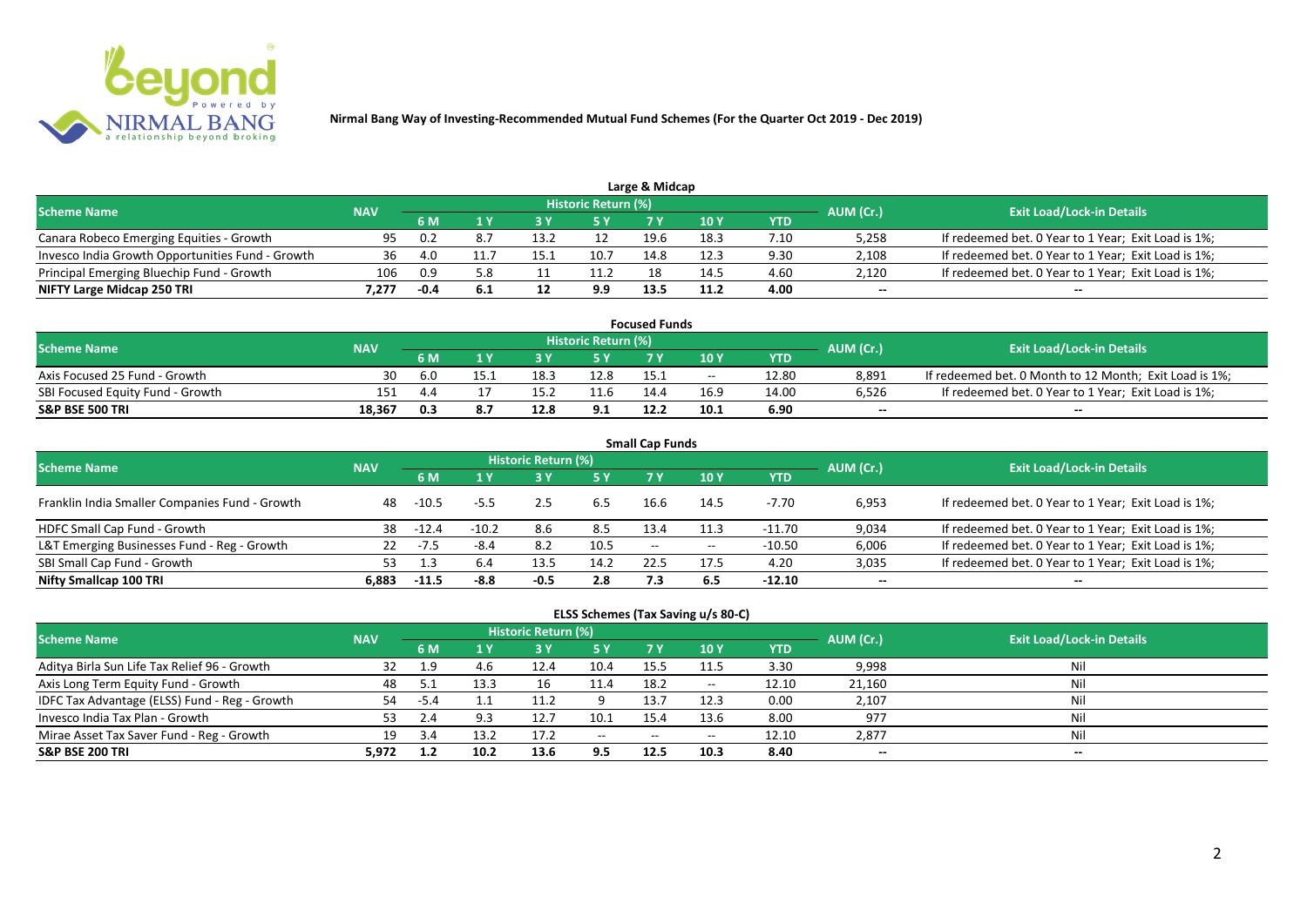

|                                           |            |        |     |                     |      | <b>Contra/Value Fund</b> |             |      |           |                                                     |
|-------------------------------------------|------------|--------|-----|---------------------|------|--------------------------|-------------|------|-----------|-----------------------------------------------------|
| <b>Scheme Name</b>                        | <b>NAV</b> |        |     | Historic Return (%) |      |                          |             |      | AUM (Cr.) | <b>Exit Load/Lock-in Details</b>                    |
|                                           |            | 6 M    |     |                     | 5 Y  | 7 Y                      | <b>10 Y</b> | YTD  |           |                                                     |
| Kotak India EQ Contra Fund - Reg - Growth | 54         | 1.6    |     | 14.6                | 9.6  | 13.1                     | 10.8        | 8.50 | 883       | If redeemed bet. 0 Year to 1 Year; Exit Load is 1%; |
| Invesco India Contra Fund - Growth        | 48         | -0.5   | 6.4 | 13.4                | 10.6 | 16.1                     | 12.7        | 4.10 | 4,558     | If redeemed bet. 0 Year to 1 Year; Exit Load is 1%; |
| UTI Value Opportunities Fund - Growth     | 63         |        |     | 10.8                | 5.8  | 10.1                     | 10.3        | 7.90 | 4,542     | If redeemed bet. 0 Year to 1 Year; Exit Load is 1%; |
| Nippon India Value Fund - Growth          | 73         | $-2.3$ |     | 10.6                | 8.1  | 11.7                     | 10.4        | 3.20 | 3,129     | If redeemed bet. 0 Year to 1 Year; Exit Load is 1%; |
| <b>S&amp;P BSE 500 TRI</b>                | 18.367     | 0.3    | 8.7 | 12.8                | 9.1  | 12.2                     | 10.1        | 6.90 | $- -$     | $- -$                                               |

|                                                        |            |        |      |                     |       | Sector/Thematic |                          |         |                          |                                                        |
|--------------------------------------------------------|------------|--------|------|---------------------|-------|-----------------|--------------------------|---------|--------------------------|--------------------------------------------------------|
| <b>Scheme Name</b>                                     | <b>NAV</b> |        |      | Historic Return (%) |       |                 |                          |         | AUM (Cr.)                | <b>Exit Load/Lock-in Details</b>                       |
|                                                        |            | 6 M    | 1 Y  | 3 Y                 | 5 Y   | 7 Y             | <b>10Y</b>               | YTD     |                          |                                                        |
| Canara Robeco Consumer Trends Fund - Reg -             | 42         |        |      | 16.9                | 11.7  | 14.7            | 14.7                     | 11.70   | 371                      | If redeemed bet. 0 Year to 1 Year; Exit Load is 1%;    |
| Growth                                                 |            | 5.4    | 13.1 |                     |       |                 |                          |         |                          |                                                        |
| Mirae Asset Great Consumer Fund - Growth               | 37         | 5.7    | 9.3  | 17.9                | 12    | 15.8            | $\overline{\phantom{a}}$ | 7.40    | 952                      | If redeemed bet. 0 Year to 1 Year; Exit Load is 1%;    |
| <b>ICICI Prudential Technology Fund - Growth</b>       | 56         | $-5.2$ | - 1  | 13.1                | 7.4   | 16.5            | 15.5                     | $-1.30$ | 412                      | If redeemed bet. 0 Day to 15 Day; Exit Load is 1%;     |
| Nippon India Pharma Fund - Growth                      | 150        | 6.0    | 0.8  | 2.1                 | 3.8   | 11.9            | 13.5                     | 0.60    | 2,434                    | If redeemed bet. 0 Year to 1 Year; Exit Load is 1%;    |
| BNP Paribas India Consumption Fund - Reg - Growth      | 13         | 7.9    | 18.6 | $- -$               | $- -$ | $- -$           | $\overline{\phantom{m}}$ | 15.80   | 453                      | If redeemed bet. 0 Month to 12 Month; Exit Load is 1%; |
| ICICI Prudential Banking and Financial Services Fund - | 69         | 0.7    | 16.7 | 16.7                |       | 17.3            | 16.6                     | 12.70   |                          |                                                        |
| Retail - Growth                                        |            |        |      |                     | 13.5  |                 |                          |         | 3,632                    | If redeemed bet. 0 Day to 15 Day; Exit Load is 1%;     |
| <b>S&amp;P BSE 500 TRI</b>                             | 18,367     | 0.3    | 8.7  | 12.8                | 9.1   | 12.2            | 10.1                     | 6.90    | $\overline{\phantom{a}}$ | --                                                     |

| <b>Dynamic Asset Allocation Funds</b>                      |            |      |      |                            |               |                          |            |            |           |                                                          |  |  |  |  |
|------------------------------------------------------------|------------|------|------|----------------------------|---------------|--------------------------|------------|------------|-----------|----------------------------------------------------------|--|--|--|--|
| <b>Scheme Name</b>                                         | <b>NAV</b> |      |      | <b>Historic Return (%)</b> |               |                          |            |            | AUM (Cr.) | <b>Exit Load/Lock-in Details</b>                         |  |  |  |  |
|                                                            |            | 6 M  |      |                            | <b>5Y</b>     |                          | <b>10Y</b> | <b>YTD</b> |           |                                                          |  |  |  |  |
| ICICI Prudential Balanced Advantage Fund - Reg -<br>Growth | 38         | 4.2  | 10.8 | 10                         | 9.1           | 11.9                     | 12         | 9.30       | 28,383    | If redeemed bet. 0 Year to 1 Year; Exit Load is 1%;      |  |  |  |  |
| Invesco India Dynamic Equity Fund - Growth                 | 30         |      | 9.3  | 10.9                       | -8.1          | 11.8                     | 10.2       | 8.70       | 912       | If redeemed bet. 0 Month to 3 Month; Exit Load is 0.25%; |  |  |  |  |
| Nippon India Balanced Advantage Fund - Growth              | 93         | 0.8  |      | 10.6                       | 7.9           |                          | 10.5       | 6.90       | 2,612     | If redeemed bet. 0 Month to 12 Month; Exit Load is 1%;   |  |  |  |  |
| SBI Dynamic Asset Allocation Fund - Reg - Growth           | 14         | -1.9 | 4.9  | 9.9                        | $\sim$ $\sim$ | $\overline{\phantom{a}}$ | $- -$      | 4.80       | 676       | If redeemed bet. 0 Month to 12 Month; Exit Load is 1%;   |  |  |  |  |
| NIFTY 50 Hybrid Composite Debt 65:35 Index                 | 10.421     | 2.7  | 12.4 | 12.2                       |               |                          | 9.7        | 11.20      | $- -$     | --                                                       |  |  |  |  |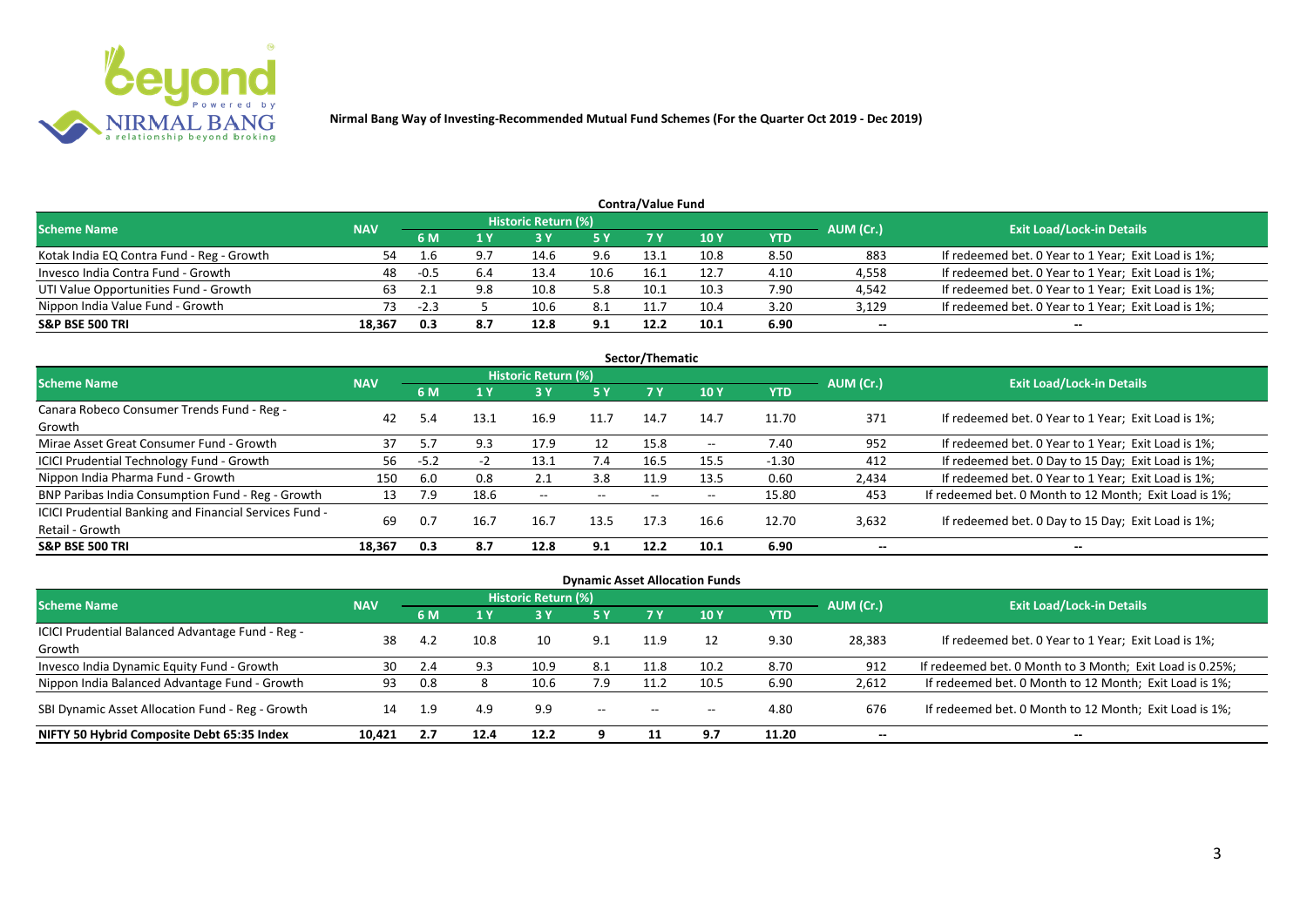

| <b>Hybrid Aggressive</b>                        |            |       |                |                     |       |                          |                 |            |           |                                                        |  |  |  |
|-------------------------------------------------|------------|-------|----------------|---------------------|-------|--------------------------|-----------------|------------|-----------|--------------------------------------------------------|--|--|--|
| <b>Scheme Name</b>                              | <b>NAV</b> |       |                | Historic Return (%) |       |                          |                 |            | AUM (Cr.) | <b>Exit Load/Lock-in Details</b>                       |  |  |  |
|                                                 |            | 6 M   |                |                     | 5 Y   |                          | 10 <sub>1</sub> | <b>YTD</b> |           |                                                        |  |  |  |
| HDFC Hybrid Equity Fund - Growth                | 54         |       | $\cdot$ $\sim$ | 7.b                 | 4.8   | 9.8                      | 8.3             | 5.80       | 20,926    | If redeemed bet. 0 Year to 1 Year; Exit Load is 1%;    |  |  |  |
| ICICI Prudential Equity & Debt Fund - Growth    | 137        | 0.2   | 9.1            | 9.2                 |       | 13.9                     | 13.3            | 6.90       | 23,501    | If redeemed bet. 0 Year to 1 Year; Exit Load is 1%;    |  |  |  |
| Mirae Asset Hybrid - Equity Fund - Reg - Growth |            | ے . ۔ |                | 12.6                | $- -$ | $\overline{\phantom{a}}$ | $-$             | 10.10      | 3,005     | If redeemed bet. 0 Year to 1 Year; Exit Load is 1%;    |  |  |  |
| SBI Equity Hybrid Fund - Growth                 | 144        | 4.0   | 13.6           | 11.8                | 10.1  | 14.5                     | 11.8            | 11.80      | 31,248    | If redeemed bet. 0 Month to 12 Month; Exit Load is 1%; |  |  |  |
| Canara Robeco Equity Hybrid Fund - Growth       | 167        |       |                | 11.5                | 9.4   |                          | 12.3            | 10.60      | 2,701     | If redeemed bet. 0 Year to 1 Year; Exit Load is 1%;    |  |  |  |
| NIFTY 50 Hybrid Composite Debt 65:35 Index      | 10,421     | 2.7   | 12.4           | 12.2                |       |                          | 9.7             | 11.20      | $- -$     | $- -$                                                  |  |  |  |

| <b>Arbitrage Fund</b>                      |            |              |     |                     |     |  |     |      |           |                                                          |  |  |  |
|--------------------------------------------|------------|--------------|-----|---------------------|-----|--|-----|------|-----------|----------------------------------------------------------|--|--|--|
| <b>Scheme Name</b>                         | <b>NAV</b> |              |     | Historic Return (%) |     |  |     |      | AUM (Cr.) | <b>Exit Load/Lock-in Details</b>                         |  |  |  |
|                                            |            | 1 M          |     |                     | 1 V |  |     | YTD  |           |                                                          |  |  |  |
| IDFC Arbitrage Fund - Reg - Growth         |            | - 3 h        |     |                     | 6.3 |  |     | 6.30 | 11,895    | If redeemed bet. 0 Month to 1 Month; Exit Load is 0.25%; |  |  |  |
| Kotak Equity Arbitrage Fund - Reg - Growth | 28         | - 2 G        | 4 Q |                     | 6.2 |  |     | 6.20 | 17,363    | If redeemed bet. 0 Day to 30 Day; Exit Load is 0.25%;    |  |  |  |
| Nippon India Arbitrage Fund - Growth       |            | — <b>2 X</b> | 4.9 |                     |     |  | 6.2 | 6.30 | 10,224    | If redeemed bet. 0 Month to 1 Month; Exit Load is 0.25%; |  |  |  |

|                                          |            |     |     | <b>Historic Return (%)</b> |        | <b>Equity Saver</b> |       |      |           |                                                        |
|------------------------------------------|------------|-----|-----|----------------------------|--------|---------------------|-------|------|-----------|--------------------------------------------------------|
| <b>Scheme Name</b>                       | <b>NAV</b> | 6 M |     |                            | 5 Y    |                     | 10Y   | YTD  | AUM (Cr.) | <b>Exit Load/Lock-in Details</b>                       |
| Axis Equity Saver Fund - Reg - Growth    | 13         |     | 8.4 |                            | $\sim$ | $- -$               | $- -$ | 7.80 | 813       | If redeemed bet. 0 Month to 12 Month; Exit Load is 1%; |
| <b>HDFC Equity Savings Fund - Growth</b> |            | 0.1 | 5.9 |                            | 7.7    |                     | 8.8   | 4.90 | 4,503     | If redeemed bet. 0 Year to 1 Year; Exit Load is 1%;    |
| Kotak Equity Savings Fund - Reg - Growth | 15         |     | 8.3 |                            | 7.7    | $-$                 | $- -$ | 7.20 | 1,869     | If redeemed bet. 0 Year to 1 Year; Exit Load is 1%;    |
| CRISIL Hybrid 50+50 - Moderate Index*    | --         |     |     |                            | $- -$  | $- -$               | --    | $-$  | $- -$     | $-$                                                    |

|                                  |            |            |       |                            |     | <b>Liquid Funds</b> |            |                 |           |                                  |
|----------------------------------|------------|------------|-------|----------------------------|-----|---------------------|------------|-----------------|-----------|----------------------------------|
| <b>Scheme Name</b>               | <b>NAV</b> |            |       | <b>Historic Return (%)</b> |     |                     | <b>YTM</b> | Avg             | AUM (Cr.) | <b>Exit Load/Lock-in Details</b> |
|                                  |            | <b>1 W</b> | ואי י | 1 M                        | 3 M | 1Y                  |            | <b>Maturity</b> |           |                                  |
| Axis Liguid Fund - Growth        | 2.157      |            |       |                            | 5.5 |                     | 5.29       | $  \,$          | 30,628    | *Ref Footnote                    |
| IDFC Cash Fund - Reg - Growth    | 2.354      |            |       |                            |     |                     | 5.04       | 0.10            | 11,140    | *Ref Footnote                    |
| Kotak Liguid Fund - Reg - Growth | 3,937      | 5.6        |       |                            | 5.3 |                     |            | 0.11            | 30,493    | *Ref Footnote                    |
| <b>CRISIL Liquid Fund Index</b>  | $- -$      |            |       | ں ر                        | 5.8 | $-$                 | $- -$      | $-$             | --        | $- -$                            |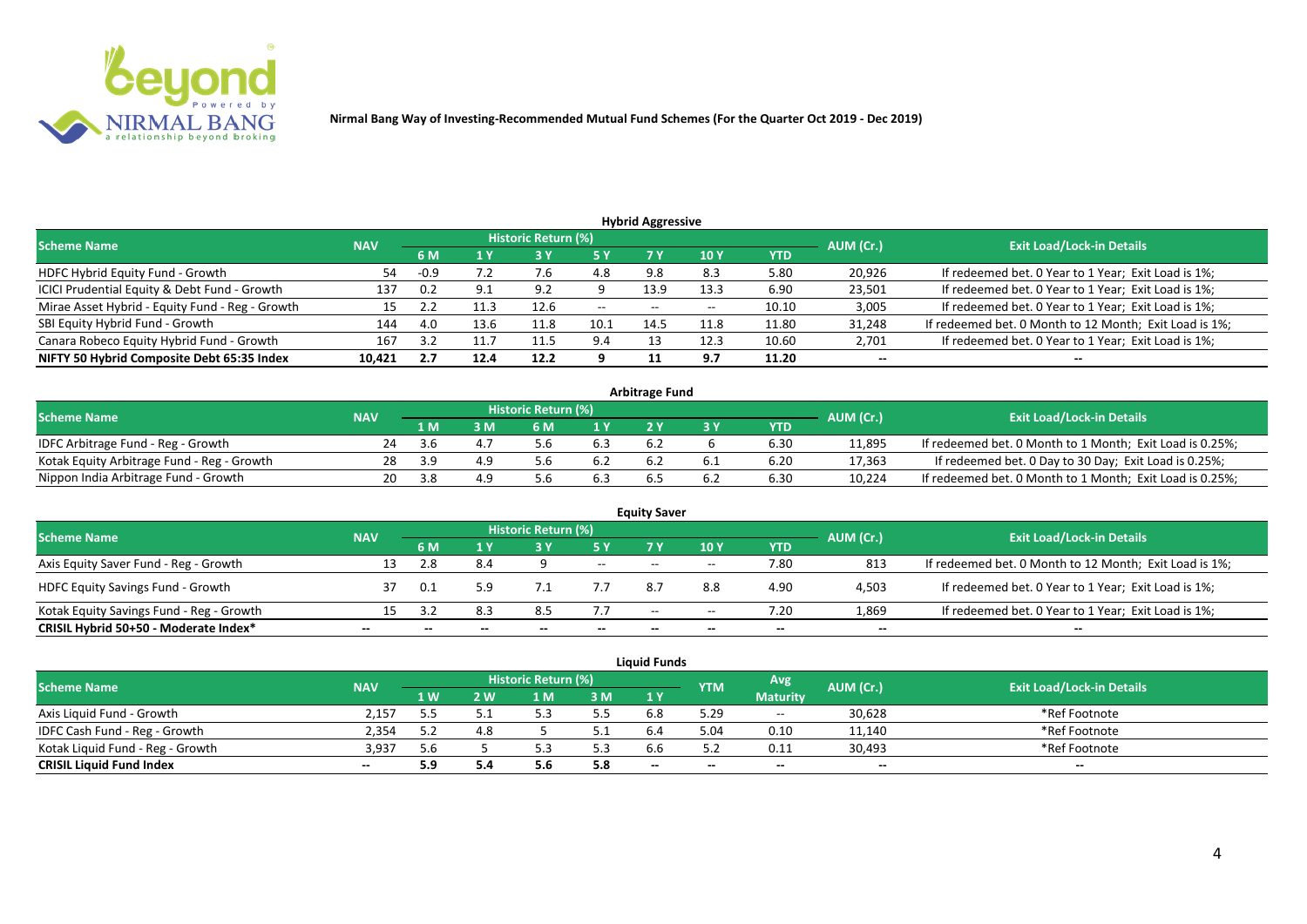

|                                               |            |     |     |                     |       | <b>Ultra Short Fund</b> |            |                 |           |                                  |
|-----------------------------------------------|------------|-----|-----|---------------------|-------|-------------------------|------------|-----------------|-----------|----------------------------------|
| <b>Scheme Name</b>                            | <b>NAV</b> |     |     | Historic Return (%) |       |                         | <b>YTM</b> | Avg             | AUM (Cr.) | <b>Exit Load/Lock-in Details</b> |
|                                               |            | 1 M | l M | 6 M                 | 1Y    | <b>3Y</b>               |            | <b>Maturity</b> |           |                                  |
| IDFC Ultra Short Term Fund - Reg - Growth     |            | 6.3 | 6.8 |                     | 8.3   | $-$                     | 69         | 0.47            | 4,369     | Ni                               |
| Sundaram Ultra Short Term Fund - Reg - Growth | 10         |     |     | $- -$               | $- -$ |                         | 5.79       | $- -$           | 344       | Nii                              |
| L&T Ultra Short Term Fund - Growth            | 32         | 5 h | b.2 |                     | 7.9   |                         | .35        | 0.40            | 2,782     | Nil                              |
| <b>NIFTY Ultra Short Duration Debt Index</b>  | 3,987      | 6.5 | 6.7 |                     |       |                         | $- -$      | $-$             | $- -$     | $- -$                            |

| <b>Money Market Fund</b>                         |            |      |     |                     |       |           |            |                 |           |                                  |  |  |  |  |
|--------------------------------------------------|------------|------|-----|---------------------|-------|-----------|------------|-----------------|-----------|----------------------------------|--|--|--|--|
| <b>Scheme Name</b>                               | <b>NAV</b> |      |     | Historic Return (%) |       |           | <b>YTM</b> | Avg.            | AUM (Cr.) | <b>Exit Load/Lock-in Details</b> |  |  |  |  |
|                                                  |            | '1 M | 3 M | 6 M                 | 1Y    | <b>3Y</b> |            | <b>Maturity</b> |           |                                  |  |  |  |  |
| Aditya Birla Sun Life Money Manager Fund - Reg - | 264        | 6.0  | 6.3 |                     | 8.3   |           | 5.45       | $\sim$          | 11,145    | Nil                              |  |  |  |  |
| Growth                                           |            |      |     |                     |       |           |            |                 |           |                                  |  |  |  |  |
| Franklin India Savings Fund - Growth             | 36         |      | 6.9 | 8.2                 | 8.7   |           | 5.67       | $\sim$ $\sim$   | 5,072     | Nil                              |  |  |  |  |
| Nippon India Money Market Fund - Growth          | 2.980      | 6.3  | 6.8 |                     | 8.3   |           | 5.39       | $- -$           | 3,739     | Nil                              |  |  |  |  |
| <b>CRISIL Liquid Fund Index</b>                  |            |      | 5.8 | 6.2                 | $- -$ |           | $- -$      | $- -$           | $- -$     | $- -$                            |  |  |  |  |

| <b>Short Term Fund</b>                          |            |     |     |                     |      |     |            |                 |           |                                  |  |  |  |
|-------------------------------------------------|------------|-----|-----|---------------------|------|-----|------------|-----------------|-----------|----------------------------------|--|--|--|
| <b>Scheme Name</b>                              | <b>NAV</b> |     |     | Historic Return (%) |      |     | <b>YTM</b> | Avg             | AUM (Cr.) | <b>Exit Load/Lock-in Details</b> |  |  |  |
|                                                 |            | 1 M | 3 M | 6 M                 | 1Y   | 3 Y |            | <b>Maturity</b> |           |                                  |  |  |  |
| Axis Short Term Fund - Growth                   |            |     |     | 11.8                | 9.9  |     | 6.64       | $- -$           | 3,674     | Nil                              |  |  |  |
| HDFC Short Term Debt Fund - Growth              |            |     |     |                     | 9.7  | 7.6 | 6.99       | 3.04            | 9,702     | Nil                              |  |  |  |
| IDFC Bond Fund - Short Term Plan - Reg - Growth | 41         |     | 7.4 | 9.6                 | 10.1 |     | 6.51       | 2.12            | 11,356    | Nil                              |  |  |  |
| Kotak Bond Short Term Fund - Reg - Growth       |            | -35 | 6.6 |                     | 9.7  | 6.9 | 7.03       | 3.10            | 10,397    | Nil                              |  |  |  |
| L&T Short Term Bond Fund - Reg - Growth         |            |     | 6.8 |                     | 9.6  |     | 6.35       | 2.18            | 5,025     | Nil                              |  |  |  |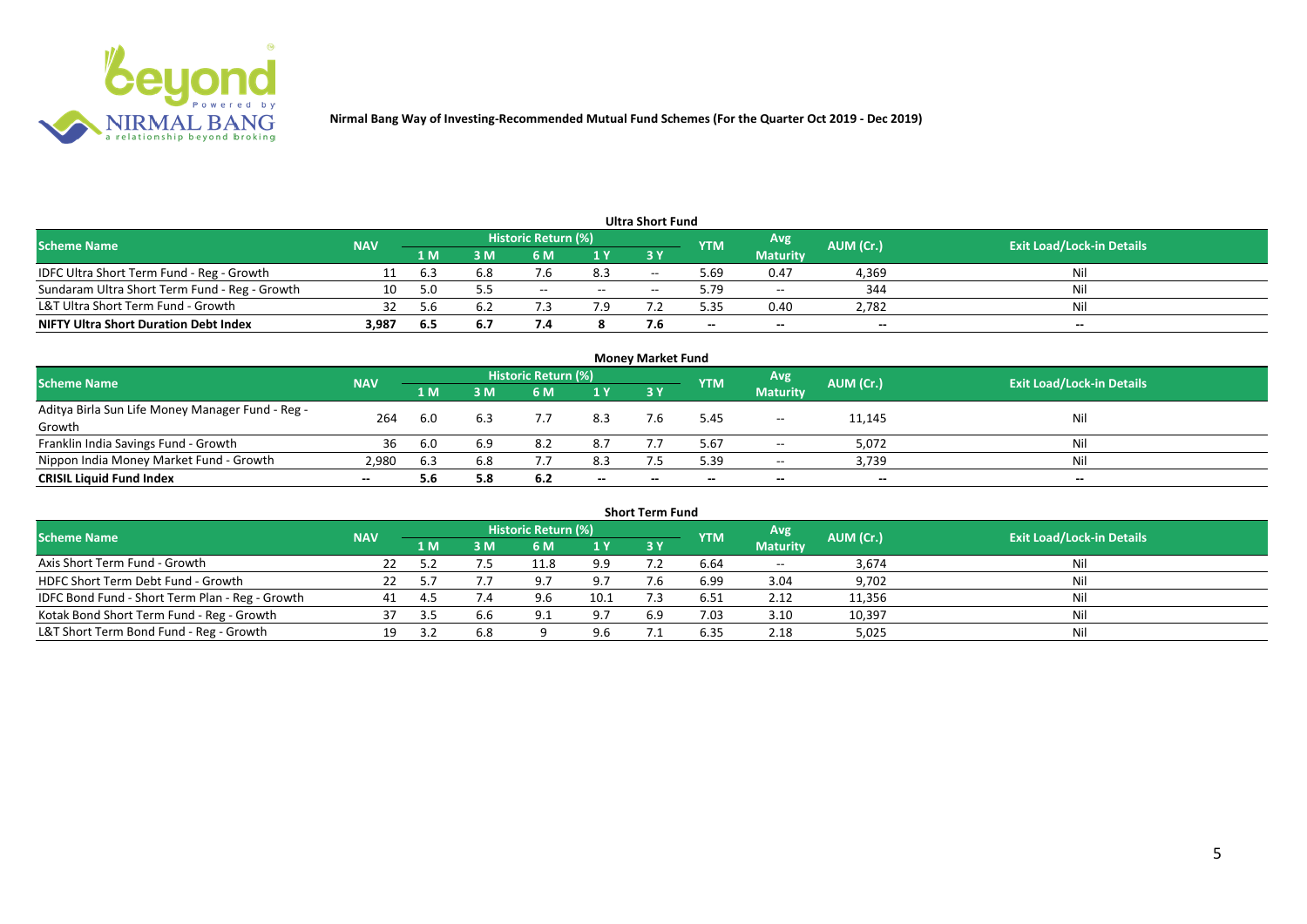

| <b>Low Duration Fund</b>                  |            |     |     |                            |     |  |            |                 |           |                                  |  |  |  |
|-------------------------------------------|------------|-----|-----|----------------------------|-----|--|------------|-----------------|-----------|----------------------------------|--|--|--|
| <b>Scheme Name</b>                        | <b>NAV</b> |     |     | <b>Historic Return (%)</b> |     |  | <b>YTM</b> | <b>Avg</b>      | AUM (Cr.) | <b>Exit Load/Lock-in Details</b> |  |  |  |
|                                           |            | 1 M | 3 M |                            | 1Y  |  |            | <b>Maturity</b> |           |                                  |  |  |  |
| Axis Treasury Advantage Fund - Growth     | 2.213      | 5.8 |     |                            |     |  | 6.08       | $\sim$ $\sim$   | 4.128     | Ni                               |  |  |  |
| Canara Robeco Savings Fund - Reg - Growth |            |     |     |                            | 8.4 |  | 69.د       | 0.79            | 1,263     |                                  |  |  |  |
| IDFC Low Duration Fund - Reg - Growth     |            |     |     |                            | 8.5 |  | 5.81       | 0.90            | 5,204     | Ni.                              |  |  |  |

| <b>Banking &amp; PSU Bond Funds</b>            |            |      |     |                            |      |       |            |                 |           |                                  |  |  |  |
|------------------------------------------------|------------|------|-----|----------------------------|------|-------|------------|-----------------|-----------|----------------------------------|--|--|--|
| <b>Scheme Name</b>                             | <b>NAV</b> |      |     | <b>Historic Return (%)</b> |      |       | <b>YTM</b> | Avg             | AUM (Cr.) | <b>Exit Load/Lock-in Details</b> |  |  |  |
|                                                |            | 1 M' | 3 M |                            | 1 Y  | 73 Y. |            | <b>Maturity</b> |           |                                  |  |  |  |
| HDFC Banking and PSU Debt Fund - Reg - Growth  |            |      |     | 10                         | 10.5 |       | 7.18       | 3.08            | 4,291     |                                  |  |  |  |
| Kotak Banking and PSU Debt Fund - Reg - Growth |            |      |     | a q                        | 10.8 |       | 6.97       | 3.88            | 3,553     | Ni                               |  |  |  |
| IDFC Banking & PSU Debt Fund - Reg - Growth    |            |      |     | 10.9                       | 11.7 |       | 6.67       | 3.02            | 12,187    | Ni                               |  |  |  |

| <b>Corporate Bond Funds</b>                         |            |      |     |                     |     |           |            |                 |           |                                                         |  |  |  |
|-----------------------------------------------------|------------|------|-----|---------------------|-----|-----------|------------|-----------------|-----------|---------------------------------------------------------|--|--|--|
| <b>Scheme Name</b>                                  | <b>NAV</b> |      |     | Historic Return (%) |     |           | <b>YTM</b> | Avg             | AUM (Cr.) | <b>Exit Load/Lock-in Details</b>                        |  |  |  |
|                                                     |            | 1 M  | 3 M | 6 M                 | 1 Y | <b>3Y</b> |            | <b>Maturity</b> |           |                                                         |  |  |  |
| ICICI Prudential Corporate Bond Fund - Reg - Growth | 20         | -4.7 |     | 9.2                 | 9.9 |           |            | 2.58            | 11,096    | Nil                                                     |  |  |  |
| L&T Triple Ace Bond Fund - Reg - Growth             | 50         |      |     | 10                  |     |           | '.51       | 8.48            | 2,047     | If redeemed bet. 0 Month to 3 Month; Exit Load is 0.5%; |  |  |  |
| Kotak Corporate Bond Fund - Std - Growth            | 2,632      | 4.8  |     | 9 <sub>4</sub>      | 9.9 |           | 6.42       | 1.58            | 3,801     | Ni                                                      |  |  |  |

|                                            |            |      |      |                            |     | <b>Credit Risk Fund</b> |            |                 |           |                                                           |
|--------------------------------------------|------------|------|------|----------------------------|-----|-------------------------|------------|-----------------|-----------|-----------------------------------------------------------|
| <b>Scheme Name</b>                         | <b>NAV</b> |      |      | <b>Historic Return (%)</b> |     |                         | <b>YTM</b> | Avg             | AUM (Cr.) | <b>Exit Load/Lock-in Details</b>                          |
|                                            |            | 1 M  | 3 M  | 6 M                        | 1 Y | 3 Y                     |            | <b>Maturity</b> |           |                                                           |
| ICICI Prudential Credit Risk Fund - Growth |            | 11.3 | 10.3 | 10.2                       | 9.4 |                         | 9. J       | 2.15            | 11,707    | If redeemed bet. 0 Year to 1 Year; Exit Load is 1%;       |
| Kotak Credit Risk Fund - Reg - Growth      |            | 5.9  | 8.3  | 9.4                        | 8.9 |                         | 9 2        | 2.68            | 4,979     | If redeemed bet. 0 Year to 1 Year; Exit Load is 1%;       |
|                                            |            |      |      |                            |     |                         |            |                 |           | If redeemed bet. 0 Month to 12 Month; Exit Load is 3%; If |
| SBI Credit Risk Fund - Growth              |            |      |      | .ხ.                        |     | 6.4                     | 8.75       | $- -$           | 5,109     | redeemed bet. 12 Month to 24 Month; Exit Load is 1.5%; If |
|                                            |            |      |      |                            |     |                         |            |                 |           | redeemed bet. 24 Month to 36 Month; Exit Load is 0.75%;   |